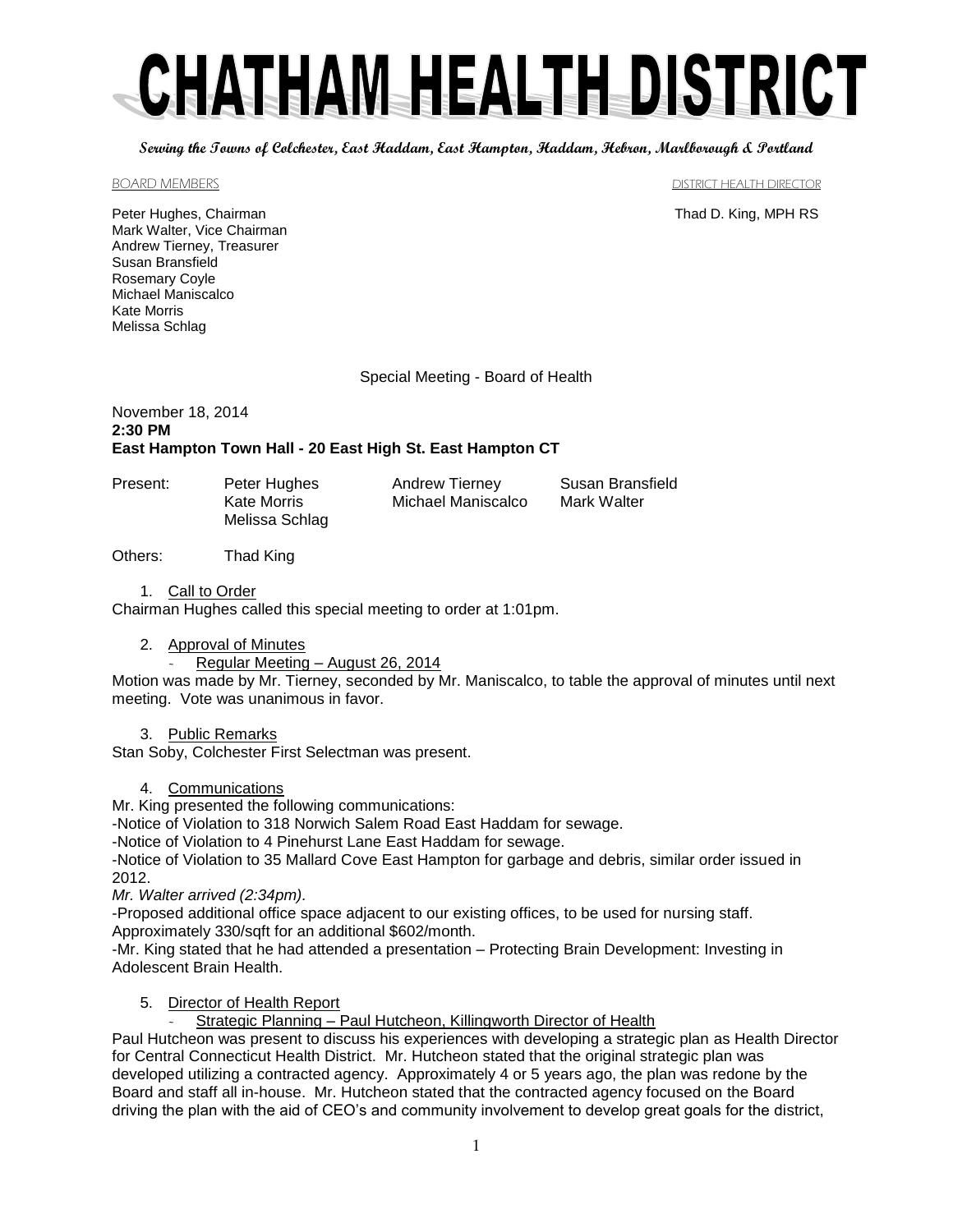but implementation was very difficult. The in-house development started with the Board and staff brainstorming programs they would like to provide and reducing them down to priority areas and set goals and objectives. Also included in the plan were employee goals and objectives used for their annual performance review. Mr. Hutcheon stated that completing the strategic plan was the first step in applying for accreditation. Discussion was held regarding completed documentation by health departments already accredited or in process of accreditation.

Mr. King stated that he would acquire a copy of Central Connecticut's plan for the Board to view and begin working with the Personnel, Policy and Budget Committee on moving forward. *Ms. Schlag arrived (2:52pm).*

Discussion was held regarding cost, benefits and processes of accreditation.

## Ebola Update

Mr. King presented the Board with a draft second update for public distribution. Mr. King spoke with Dr. Kenta-Bibi prior to the meeting who noted that the systems for screening patients are already in place in the hospitals and primary care level for identifying and handle cases. There are no new cases. There are about 20 contact cases in Connecticut, most have been released. The State Health Department is not releasing information about the towns were the contact cases occur. However, the media is quick to identify and begin questioning the town agencies. The Commissioner has not granted any quarantine powers. Mr. King has met with most of the District Superintendents.

#### Interim Budget Report

Mr. King reported on the interim budget report projecting from October 31 out to June 30. Projecting as is depicts a \$36,096 surplus. Projecting hiring the full-time public health nurse reflects a \$6,494 surplus. These amounts also take into consideration the \$42,715 fund balance deficit from 2014. Mr. King did make some adjustments to project revenues due to current and anticipated activities. Members of the Board expressed a desire to hold off on the nursing position at this time in support of a balance surplus at the end of the year. Discussion also included hiring mid-year or part-time. The budget will continue to be reviewed on a monthly basis.

#### - Annual Report

Mr. King had sent out electronically the 2014 Annual Report (attached) to all CEO's and Board members.

## 6. Committee Meeting Reports (2015 Budget) (PtoD Discussion)

Mr. King stated that the Personnel, Policy and Budget Committee met. Mr. King presented with a proposed 2015-2016 budget, as discussed at the committee meeting. Highlights include; elimination of the Director of Community Health position, elimination of the Sanitarian I/LPN position, a .3 increase in Health Educator/Sanitarian II position, an estimated 10% increase in medical insurance, an increase to Computer Network and Computer Equipment (to upgrade the server), increase to Contracted Payroll/Finance (in anticipation for the District to break from the Town of East Hampton after next year), a reduction to Community Nursing Services Contract and a 5% increase in the Town per capita rate. Chairman Hughes requested that all members review the proposed budget and email any questions prior to next meeting at which the proposed budget should be finalized sent to public hearing for the January meeting.

# 7. Food Service Regulation Changes

Mr. King presented the Board with proposed changes to the Food Service Regulation. The two major items proposed for changes are; Farmers Markets and Temporary Food Service Training. The proposed changes will go to the Environmental Committee for review and discussion prior to final presentation for Board approval.

# 8. Legal Representation Discussion

Mr. King stated that he was unable to negotiate a lower rate with the first choice. Therefore, following discussion with the committee the recommendation is to appoint the second choice, Halloran & Sage. **Motion was made by Ms. Schlag, seconded by Mr. Tierney, to appoint Halloran & Sage as the Chatham Health District's legal representation. Vote was unanimous in favor.** 

#### 9. Old Business

There was no old business to discuss.

#### 10. New Business